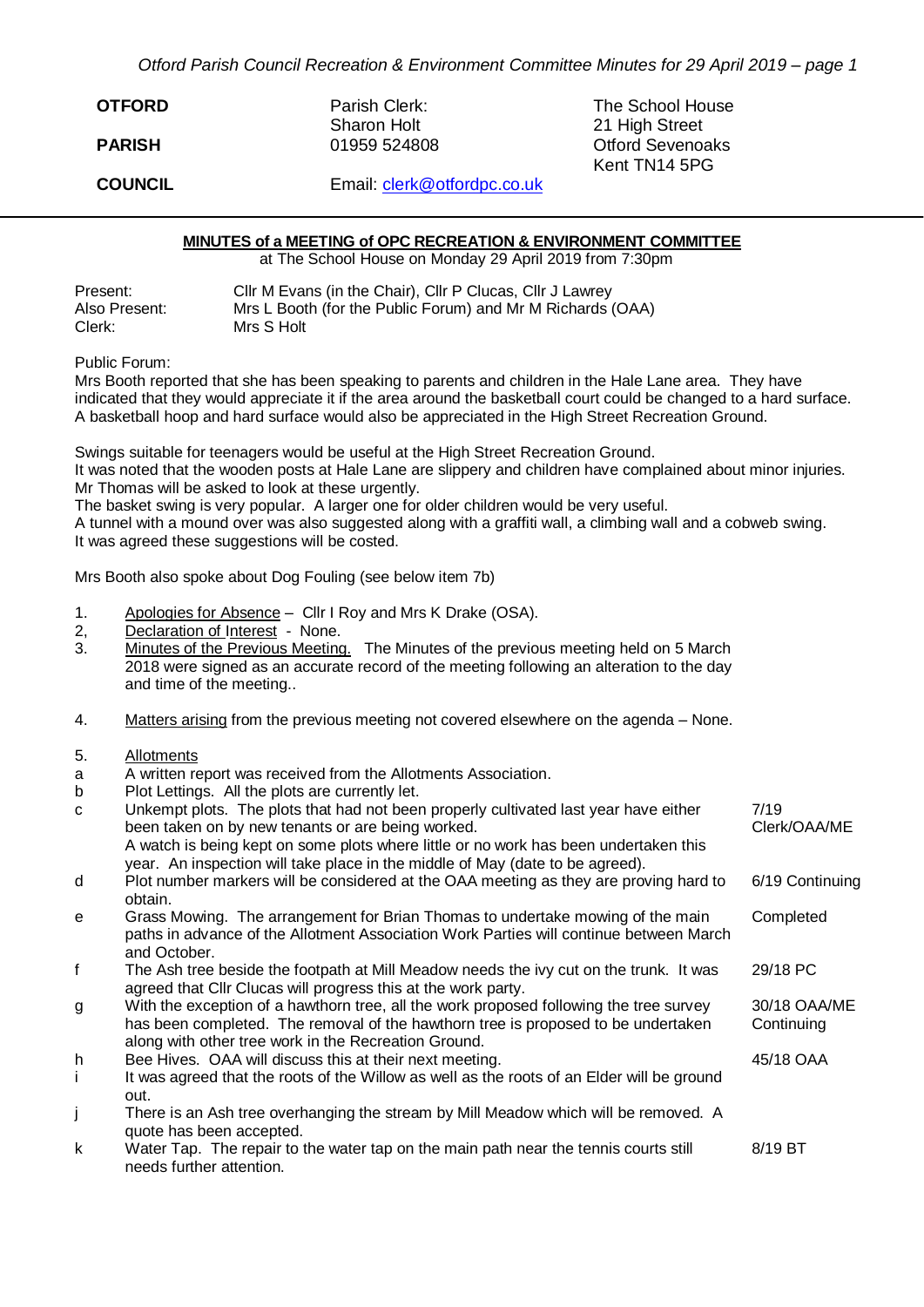## 6. OSA

- a A written report was received from Mrs Drake.
- b OCC reported that the metal poles around the cricket square will be replaced by plastic poles. Hazard notices will be attached. To date this has not been carried out. Continuing.
- c Post and Rail Fence. It is understood that a new application is being prepared for post and rail fencing around the floodlit football pitch. Otford PC will wait for a formal application before considering this again. 9/19
- d OUJFC has asked for extra storage at both the Hale Lane and High Street recreation grounds. Cllr Clucas and Mr Thomas will be looking into this.

| e | Grass Cuttings/Compost remain by the cricket screen. The Cricket Club has been told    | 5/18 Clerk |
|---|----------------------------------------------------------------------------------------|------------|
|   | not to dump their grass cuttings by the garage and to ensure their contractors remove  |            |
|   | the cuttings each time they mow or to find an alternative contractor who will take the |            |
|   | cuttings away.                                                                         |            |
|   | The Cricket Club has been advised why grass clinnings cannot be composted on the       |            |

The Cricket Club has been advised why grass clippings cannot be composted on the Recreation Ground.

It was reported that the Cricket Club is dumping cuttings again at the start of 2019. It is also reported that someone else is dumping garden rubbish in the same spot. As the Cricket Club is not complying with the requirements of the Parish Council, it is RECOMMENDED that the Parish Council bills the Cricket Club for the removal of the existing cuttings, at an approximate cost of £140. If the dumping of grass cuttings continues, the Cricket Club will be refused permission to play on the Recreation Ground and the area will be put back to general use.

- f Amalgamation of OUJFC and OUFC. The football clubs have agreed to operate as a single club as of June 1 in preparation for the next season. An announcement has been written and will be distributed shortly.
- g Eric Dilley Pavilion. There has been a problem with the showers in changing room 4 which has been running cold and required a new thermostat. This problem has been rectified.
- h Mr Thomas has reported boys in the playground wearing football boots. This has been denied by OUJFC. OSA has asked the Club to make parents aware that children in the playground need to be supervised at all times and that football boots are not permitted. 12/19 Continuing
- i It was noted that the OSA is considering placing a defibrillator on the Recreation Ground for use in sporting emergencies.
- 7. High Street Recreation Ground
- a. A report was received from Brian Thomas.
- b Dog Fouling. It was reported by Mrs Booth that dog fouling continues to be a problem on the Recreation Ground as well as dogs that are not under the control of the owners chasing children playing sports. Following discussion, it is RECOMMENDED that all dogs are to be kept on a lead on the Recreation Ground from March to October for a trial period of 6 months to see if the situation improves. Large signs will be erected at each entrance. One for dog fouling and one for keeping dogs on a lead. 16/19 Council to **Consider** Completed
- c Trim trail equipment. The under 5 equipment has been installed. The over 12 equipment will be ordered in June 2019.
- d Holes in the hedge bordering Park Lane. The holes have been repaired. Completed
- e Mr Thomas will be asked to check the condition of the electricity meter box by the tractor shed for safety. 6/18 Clerk
- f Waste bin to be placed on the patio. This is awaiting fitting. Mr Thomas has been asked to assist. **Continuing**
- g The spring seat has been broken in the playground. It is no longer possible to get spare springs. It is RECOMMENDED that a new spring toy is purchased and installed at a maximum cost of £1750.
- h Tennis Courts. It has been suggested by F&GP that a combination lock is placed on the tennis courts due to inappropriate use of the court. Following further discussion, it was agreed that a watching brief will be held on the tennis court before use is restricted by locking it.
- i Entrance points to the Recreation Ground. It was agreed that the entrance points get very muddy and it needs more than the 'crete' material. Mr Thomas will be asked for suggestions.
- Picnic Bench. A replacement has been ordered. 1/19 Completed 1/19 Completed
- k The hedge behind the football pavilion has been cut but the hedgerow between the tennis courts and the petanque court needs lowering as it is growing through the fencing.

Council to **Consider** 

Completed.

2/18 PC/BT **Continuing** 

33/18 Clerk/BT Council to **Consider** 35/18 Clerk

Completed

36/18 Clerk/BT **Continuing** 

2/19 BT